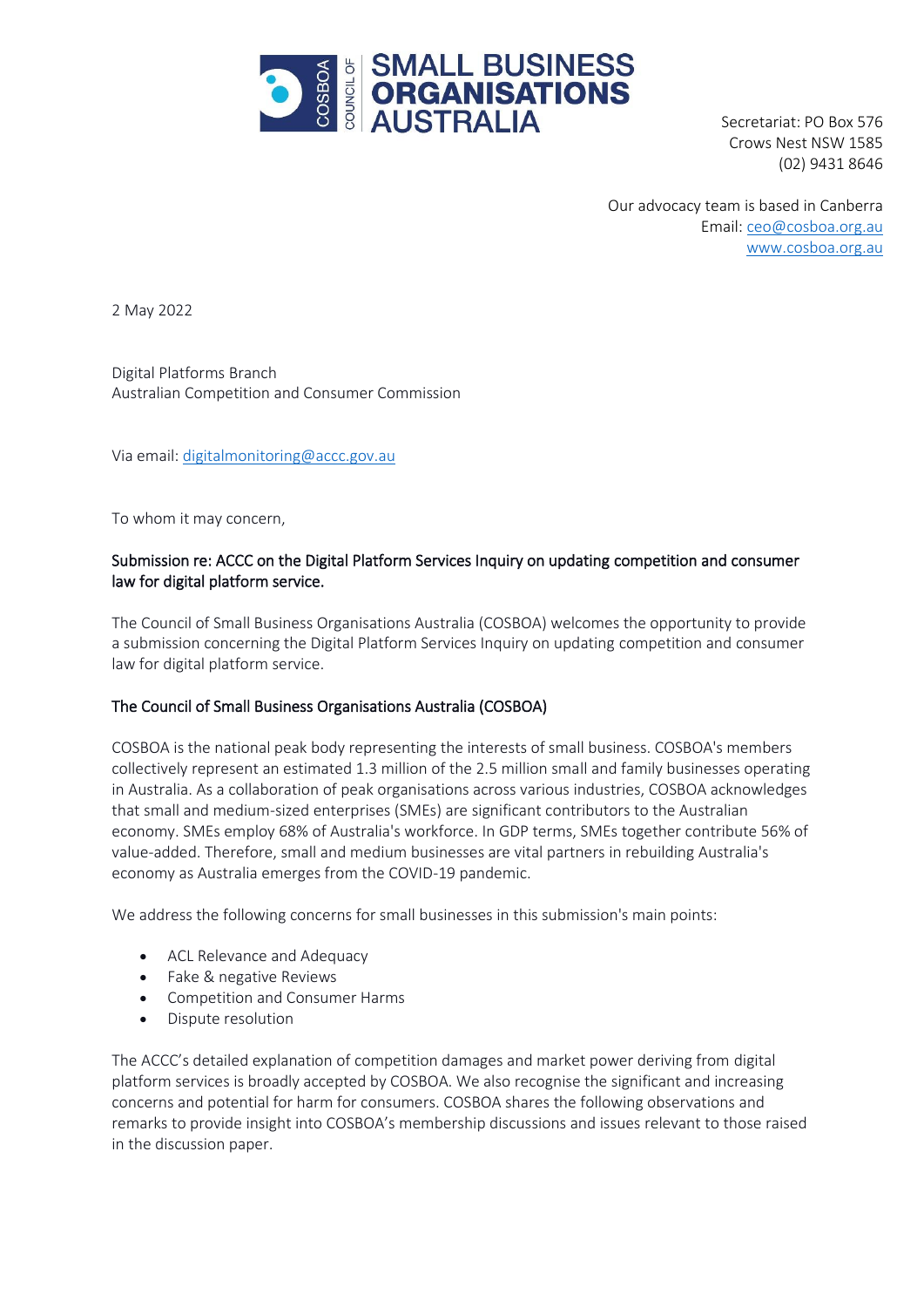### ACL Relevance and Adequacy

In tackling consumer harm caused by digital platform services in Australia, the ACL has several areas of strength. Sections 18 and 29, for example, of the Act prohibit misleading and deceptive conduct and false or misleading representation. Furthermore, if passed in its current form, the Treasury Laws Amendment (Enhancing Tax Integrity and Supporting Business Investment) Bill 2022 before Parliament addressing unfair contract terms reforms can remedy several issues listed in Chapter 5 by the ACCC.

## Fake & negative reviews

The harmful impact of defamatory online comments or fake reviews, which have the potential to spread virally, is a significant concern for COSBOA members and a severe issue. The capacity for people to post anonymously is simple but it is incredibly difficult for a small business to respond to or manage through digital platforms.

Since the recent decision of the High Court concerning the *Fairfax Media Publications v Voller [2021] HCA 27 (Voller)* case, the issue of negative online reviews has been an active discussion among our professional association members. Some have advised their memberships that they should undertake a risk assessment of their social media engagement to avoid the potential for defamation claims. Mainly where a commenter can post to a page in real-time and without any vetting control.

There is also a disparity between the methods big business and small business utilise to manage the impacts on the business. Larger companies can engage a social media manager or outsource management to a marketing firm that can review and regulate comments on their social media and websites. Small businesspeople have almost no capacity to do this, with social media pages controlled by a business owner themselves or staff member who may not be available able to administer and monitor pages effectively and promptly.

In addition, Google builds business profiles, providing the capacity for anonymous users to review a business. The business owner may have little knowledge of managing this profile or the time to address or respond to this functionality. In many instances, small business websites and social media pages are set in place and forgotten.

COSBOA strongly supports measures that work toward an endpoint of dealing with online abuse and harassment, where appropriate action can be taken against perpetrators, and compels a social media service provider to remove this abuse in a responsive and timely manner.

COSBOA's broad membership includes businesses like community pharmacists, hair and beauty, hospitality, butchers, and newsagents. For many of these small businesses, abuse, and harassment, when it occurs, is often directed in the form of negative online reviews seeking to harm the business, a staff member, or the owner. These negative reviews or attacks are often baseless or predicated on a twisted version of events, and several people sometimes coordinate them. Social media can also move very quickly, creating severe financial impacts for a small business and creating distress and angst for a business owner attempting to manage the effect on the business and its reputation.

COSBOA adds that Google, Apple, and Meta derive billions in income from Australian businesses, so these companies' capacity to serve them better and do the right thing is fair and in their control. Because these platforms primarily rely on businesses for advertising space, small businesses have a right to expect these platforms to assist them in the event of a complaint.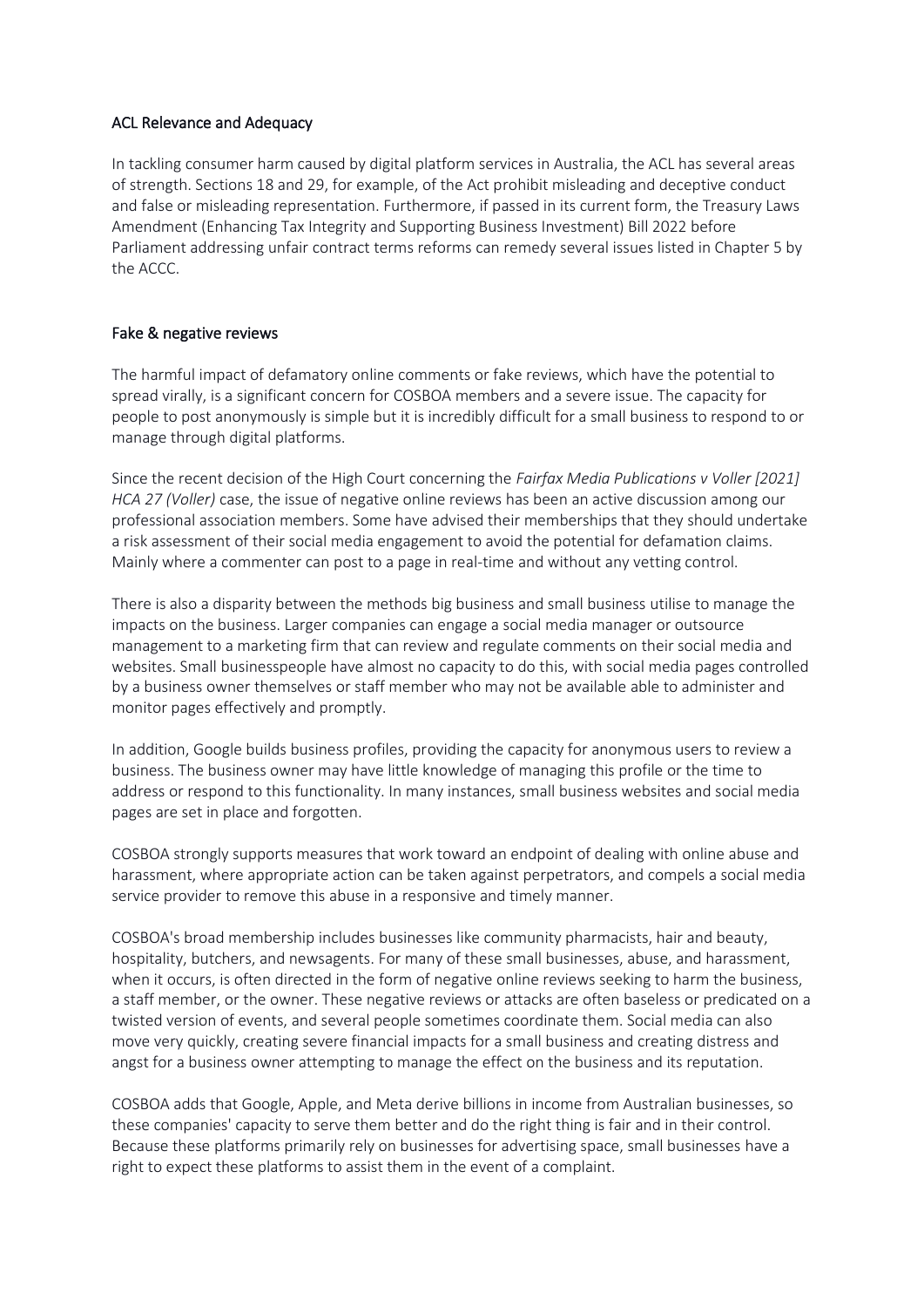#### Competition and Consumer Harms

Small Businesses are consumers of digital products, platforms and services and should be treated as such for the purposes of competition and consumer law.

COSBOA recognises that competition may benefit consumers by lowering prices and increasing variety and innovation. Consumers can also benefit from well-functioning competition in data-driven markets because they are more likely to benefit from goods and services at reasonable rates with improved quality, safety, and privacy outcomes.

In the case of digital platform services, reduced competition may harm small businesses and negatively impact consumer behaviour, affecting innovation, lowering consumer returns, or decreasing service quality. All these examples are consequences that may disadvantage or harm consumers and small businesses while benefiting platforms. Even if they are only passively using digital platform services, small businesses and their customers often feel the burden of reduced competition.

## Dispute Resolution

Small businesses' faith in digital platforms and a straightforward method of resolving difficulties and disagreements is critical in ensuring that they interact with them meaningfully. Some platforms continue to do nothing to address the identities of new users or fraudulent profiles, for example. As a result, laws that compel this are necessary.

Reputation for a small business owner is paramount. Fake reviews are popular on platforms like Meta, Google, Menulog, and Tripadvisor, where the public looks at business services. Fake reviews can lead to a drop in sales over time, resulting in a financial loss. Fake reviews also contribute to mental health stresses because a small business owner's identity is typically inextricably linked to their business. When seeking support for other business-related issues, a small business owner, for example, can contact the Australian Small Business and Family Business Ombudsman to settle matters such as payment disputes and receive independent help for restitution. The ombudsman team can give oneon-one assistance for commercial conflicts, including referrals to government resources and alternative dispute resolution. However, when it comes to seeking redress for an online experience, this help is unavailable.

Small business owners are frequently forced to fend for themselves or give up. The time unavailable, legal costs crippling. Their options for redress via digital platforms are limited, as is their capacity to obtain compensation where they have been defamed.

What is clear is that a growing number of small businesses are expected and encouraged to function in a digital context and increasingly need to engage an online customer base. When things go wrong online, there must be effective dispute resolution avenues for small businesses to seek remedy. For example, empowering and effectively resourcing the small business ombudsman might be a solution for a small business to address any disagreements that may emerge successfully.

COSBOA would support a study to identify the types of online disputes that small businesses face and options for creating more effective dispute resolution pathways addressing current and future digital issues.